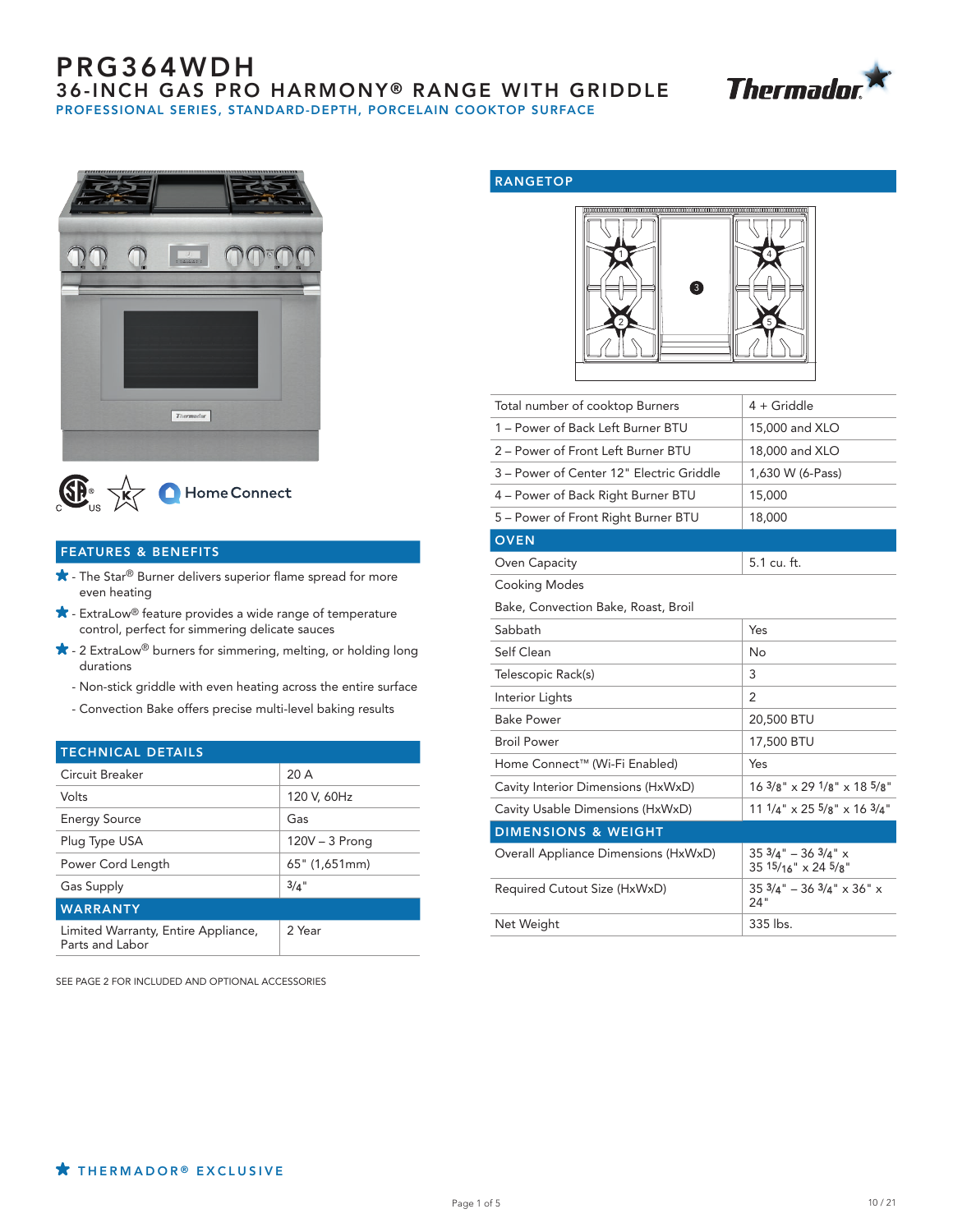## PRG364WDH 36-INCH GAS PRO HARMONY® RANGE WITH GRIDDLE PROFESSIONAL SERIES, STANDARD-DEPTH, PORCELAIN COOKTOP SURFACE



## ACCESSORIES (INCLUDED)

3 Telescopic Racks, Meat Probe, 1 Griddle Plate. 1 Grease Tray, 1 Lg. Broil Pan, Island Trim

### ACCESSORIES (OPTIONAL)



PWOKRINGHC Wok Ring

PAGRIDLFW



PAGRIDDLE Professional Griddle, Sits on Top of Grates Over





PA12LCVRW for Griddle Models)

12" Pro Griddle with Tray, (Fusion Coating Option

12" Professional Griddle Cover



PARKB36DHY Metallic Blue Knob Kit



High Altitude Kit, Natural Gas Pro Harmony Ranges, 5,400 ft. to 10,200 ft.

#### Contact Customer Support

High Altitude Kit, Gas or Dual-Fuel Pro Harmony Ranges Connected to LP Gas, 10,000 ft. to 10,200 ft.



PA12CHPBLK Chopping Block / Cutting Board



PA12GRILLW

12" Pro Grill Plate with Tray, (for Griddle Models), Non-Fusion Coating



PA12GRILFW 12" Grill Plate with Tray (for Griddle Models), Fusion Coating



PA36WLBH Pro Harmony 7" Low Backguard\*

### **PALPKITGW**

LP Conversion Kit, Pro Harmony Gas Models with 4 and 6 Burners

\*Models PCG305xx, PRD305xx, PRD606xx, PRG305xx, PRG304xx and PRD304xx are suitable for 0" rear clearance to combustible surfaces. All other models: when using the included Island Trim a minimum 6" (152 mm) rear clearance is required to a combustible surface. When installing against a combustible surface, a Thermador® Low Backguard is required for a 0" rear clearance to the combustible surface. A Thermador Low Backguard must be purchased separately. A rear clearance to a surface covered in a noncombustible material (metal, ceramic tile, brick, marble, or stone) is 0" when using the included Island Trim. Clearances of less than 6" (152 mm) should be approved by the local codes and/or by the local authority having jurisdiction. Clearances from non-combustible materials are not part of the ANSI Z21.1 scope and are not certified by CSA.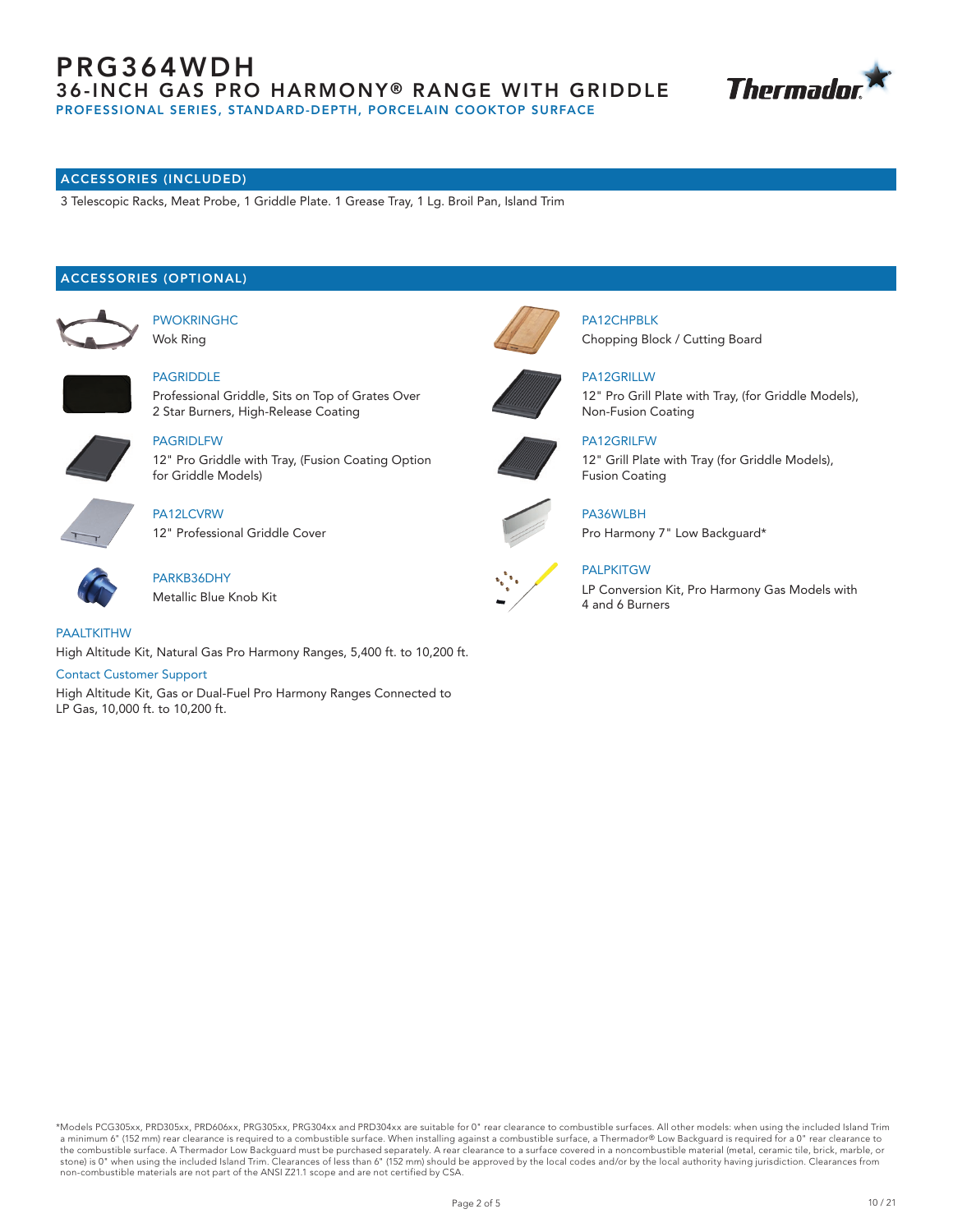

### 36-INCH RANGE DIMENSIONS



#### ELECTRICAL SUPPLY

**IMPORTANT:** The cord supplied with gas ranges having an electric griddle requires a NEMA 5-20 receptacle as shown here. Local codes my require a different wiring method.



WARNING: This appliance is equipped with a three-prong grounding plug for protection against shock hazard and should be plugged directly into a properly grounded receptacle. DO NOT cut or remove the grounding prong from this plug. DO NOT ALTER THIS PLUG.

#### 36-INCH RANGE CUTOUT DIMENSIONS



| Range model          | Gas zone A  | Electric zone B |             |          |          |         |
|----------------------|-------------|-----------------|-------------|----------|----------|---------|
| All Harmony series   | $4''$ (102) | $6''$ (152)     | 5''(127)    | N/A      | N/A      | 2''(51) |
| 36"/48" Grand series | 4" (102)    | $6''$ (152)     | $8''$ (203) | 4''(102) | 3''(76)  | 2''(51) |
| 60" Grand series     | 4''(102)    | $6''$ (152)     | $8''$ (203) | 4" (102) | 3'' (76) | 1''(25) |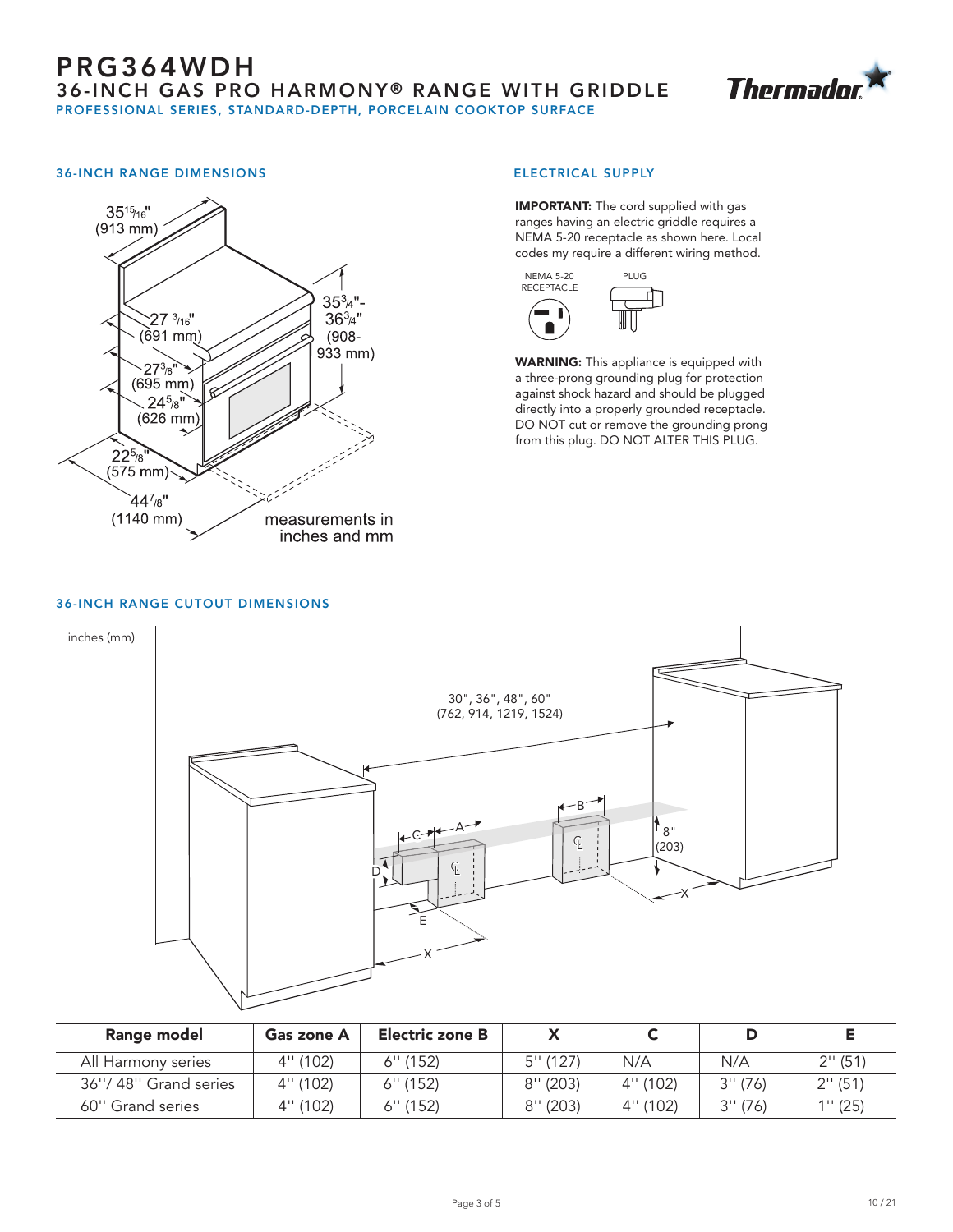## PRG364WDH **36-INCH GAS PRO HARMONY® RANGE WITH GRIDDLE** PROFESSIONAL SERIES, STANDARD-DEPTH, PORCELAIN COOKTOP SURFACE



#### 36-INCH RANGE DIMENSIONS AND CLEARANCE REQUIREMENTS WITH "LOW BACK"

NOTE: A 36-inch minimum clearance is required between the top of the cooking surface and the bottom of an unprotected cabinet. A 30-inch clearance can be used when the bottom of the wood or metal cabinet is protected by not less than 1/4 inch of a flame retardant material covered with not less than No. 28 MSG sheet steel, 0.015 inch (0.4 mm) thick stainless steel, 0.024 inch (0.6 mm) aluminum, or 0.020 inch (0.5 mm) thick copper.



 $\Delta$  As defined in the "National Fuel Gas Code" (ANSI Z223.1, Current Edition). Clearances from non-combustible materials are not part of the ANSI Z21.1 scope and are not certified by CSA. Clearances of less than 6" (152 mm) must be approved by the local codes and/or by the local authority having jurisdiction.